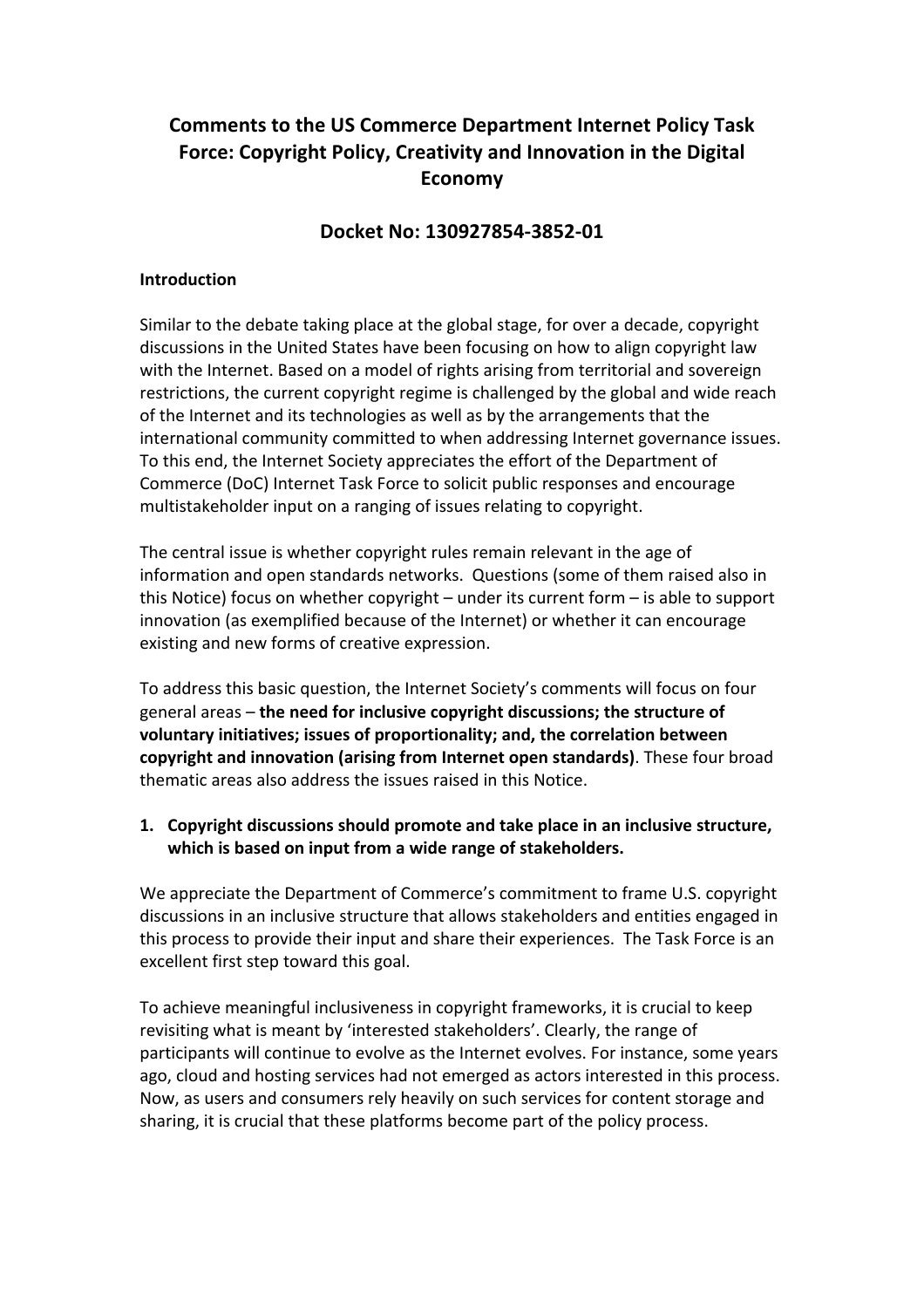For this to happen, the United States government needs to understand the roles and responsibilities of each one of the actors. Given the advance of technology and the proliferation of new players, copyright should neither treat nor approach all actors the same way. Providing a clear framework of roles and responsibilities will not only allow the organic evolution of the Internet, it will also ensure that copyright law does not become a cumbersome legal tool and that it is able to strike a balance between the need to protect content creation whilst serving the public interest.

Finally and because of the Internet, the United States governments should welcome discussions on what is meant by 'inclusive structures' in the context of copyright. One of the effects of the global Internet is that the decisions made by one state can have a spillover effect on the network as well as on society at large. In this respect and given the prominent and active role of the United States in addressing the various challenges in copyright law and the way these 'affect' the experience and use of the Internet by users in different parts of the world, it is becoming increasingly important in such processes to engage with actors outside the United States. Because of the Internet, policy making at a national level does not necessarily remain within national borders. Like the comments submitted by the Center of Democracy and Technology, the Internet Society believes that opening participation to interested parties outside the US can significantly address these spillovers and can facilitate a robust copyright regime that aligns with the global Internet.

# 2. Voluntary, self-regulatory initiatives can be efficient but should not be **considered panacea.**

The Internet Society has noted the Notice's attention to and support of voluntary initiatives to supplement or complement copyright enforcement. Generally, we are in favor of such initiatives to address various issues, including those related to copyright; however, we are also mindful of the risks associated with this approach.

The United States government has stated that "to be meaningful, self-regulation *must do more than articulate broad policies and guidelines*".<sup>1</sup> The Internet Society agrees with this premise - voluntary initiatives should incorporate clear principles that allow participants and consumers to have a common understanding of the parameters, scope and accountability mechanisms of self-regulation. We believe that the Department of Commerce should continue to encourage such initiatives but should also make sure they are steered towards a direction that serves the public interest. In this regard, we offer the following framework for the Department's consideration of voluntary initiatives.

# **A. Accountable and Transparent Practices**

 $\circ$  *Access*: At the very minimum, users need to be provided with the option of having access to information regarding every voluntary initiative that might affect them and their online experience. In this respect, all actors engaged in

 <sup>1</sup> http://www.ntia.doc.gov/legacy/ntiahome/privacy/6\_5\_98FEDREG.htm (22/01/2014)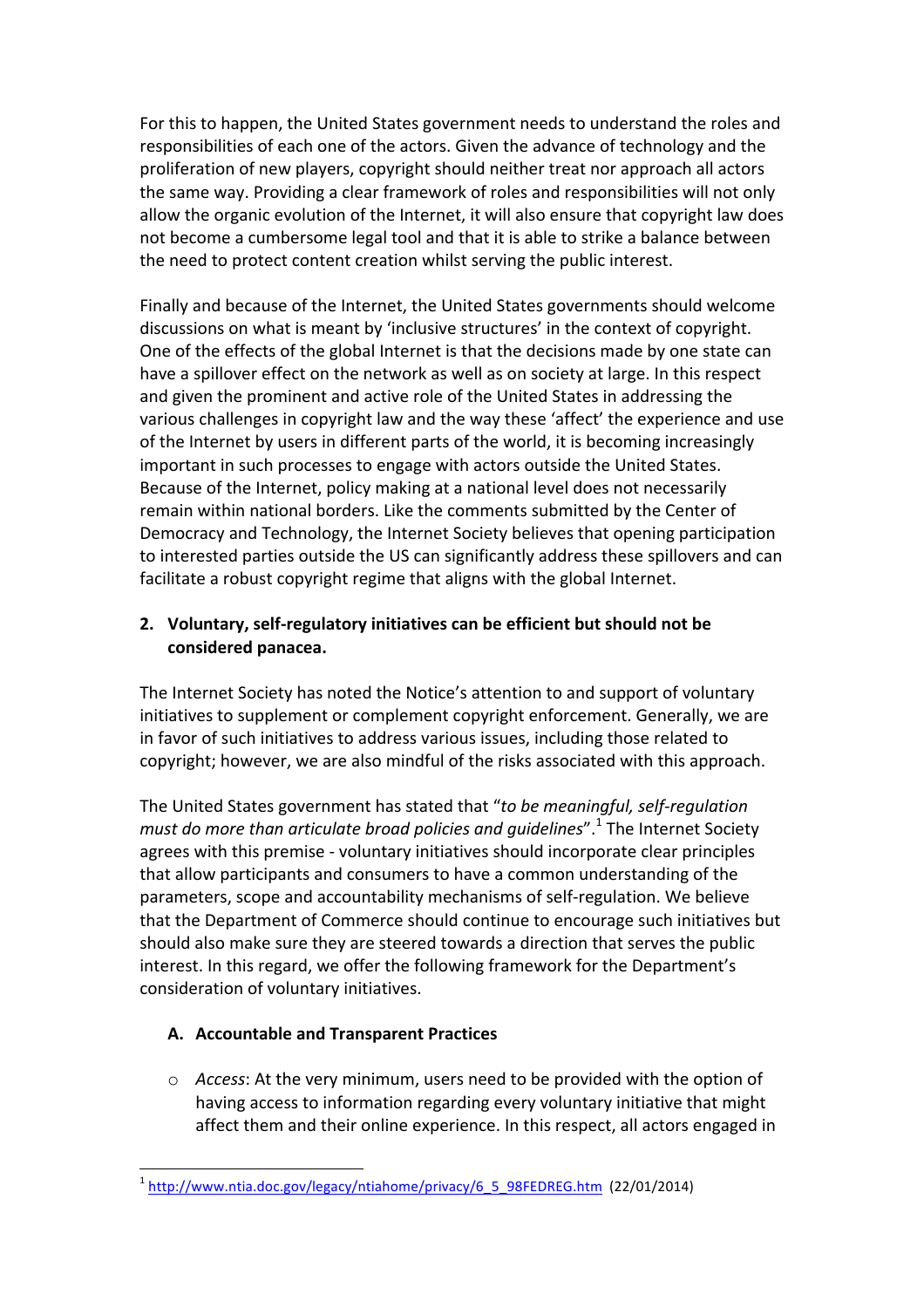such practices should take reasonable steps to ensure that users are kept updated and informed about the process and substance of such selfregulatory mechanisms.

- o *Enforcement Policies*: Enforcement policies articulate the steps that will be taken when legal action is detected. On this basis, users should be able to understand the scope of enforcement and the parameters of their activity.
- o *Education*: Two things are important in this context: first, education should reflect unbiased opinions and should be conducted by third party trusted sources, including academia. Similarly, education should not be limited only to users but should extent to every single entity or individual who is part of the Internet ecosystem.
- o *Data Security*: Given the data collected in such industry-based schemes, private bodies creating, maintaining, using or disseminating records of identifiable personal information must take reasonable measures to assure its reliability and take reasonable precautions to protect it from loss, misuse, alteration or destruction.

#### **B. Characteristics of Effectiveness**

- o *Due process*: Every voluntary-based initiative should adhere to basic and fundamental principles of justice and fairness, including (but not limited to) the right of a hearing, legal certainty and adherence to the rule of law.
- o *Judicial safeguards*: Voluntary initiatives should encompass internal and external checks and balances. One such balance is the right of an appeal. However, this right is not self-sufficient and should be accompanied by a process that is affordable and accessible; it should further incorporate rules that are clear and incentivize its use. Finally, it also requires independence and impartiality of all the participants.
- o *Transparency*: Disclosure of information to the public about voluntary schemes is another significant feature of such initiatives. This information should include, but should not be limited to, the system's rationale, end goal, how it affects interested parties, etc.
- o *Balanced and proportionate rules*: Voluntary mechanisms should strive towards creating rules that are balanced, reflect the rule of law and are proportionate.
- o *Trust*: Trust is becoming increasingly important in the spheres of Internet policy making. Any voluntary-driven initiative should seek to build and create an environment of mutual trust first, amongst the actors setting up the system but also, between the actors to which the system is addressed.
- o *Periodic reviews*: All systems, including public ones, should be periodically reviewed and evaluated as to their effectiveness. Such reviews test the efficacy of policy mechanisms and their ability to provide answers to the issues they were originally created to address. In the context of the Copyright Alert System (CAS), for instance, the need for a robust review at this stage is key in identifying potential gaps and omissions, a possible revision of its safeguards, a reframing of its deliverables and the precise role of the various actors.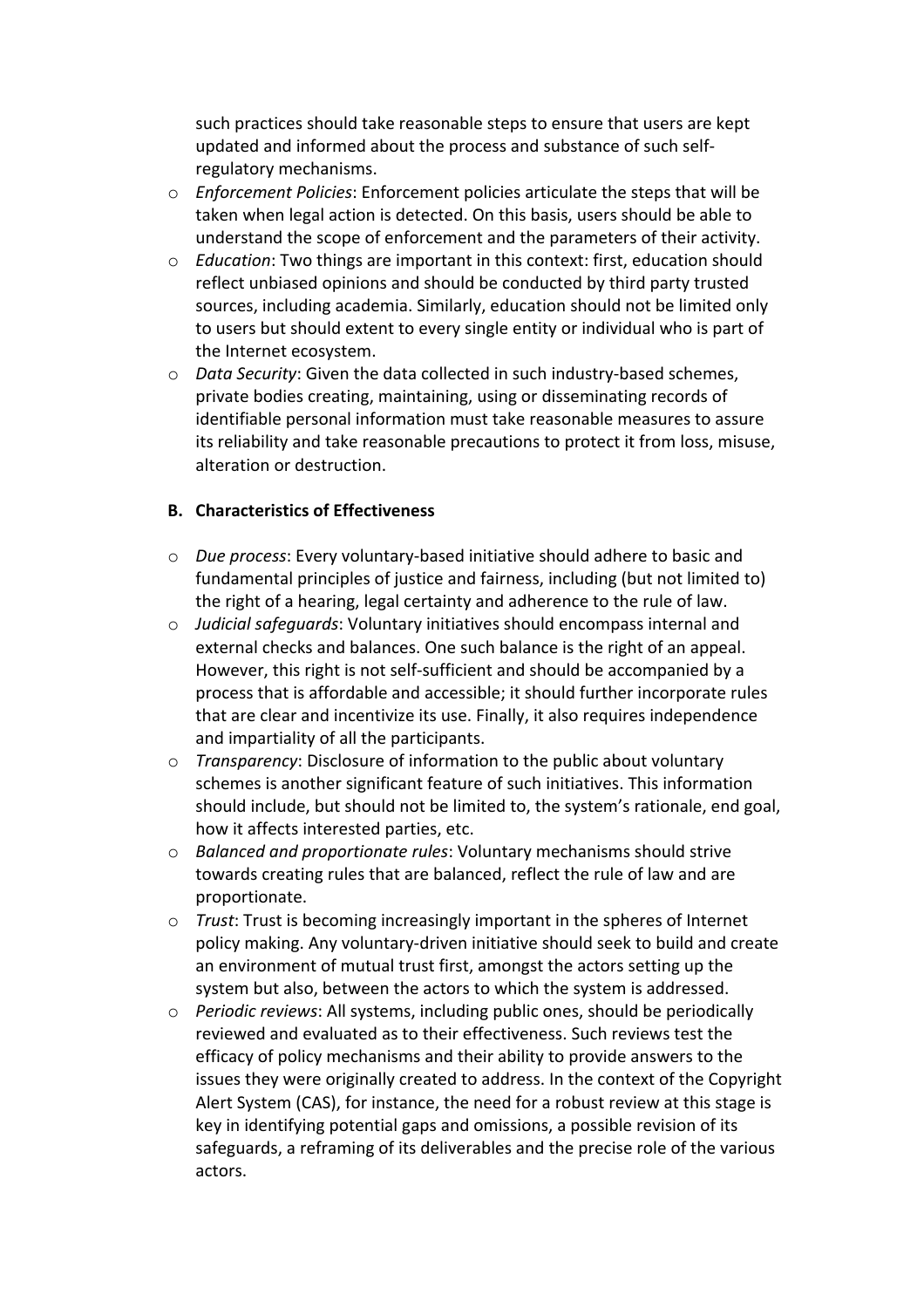$\circ$  *Public Interest*: To the extent that self-regulation aims at setting standards that principally reflect industry needs, there is a potential for the standards to reflect the industry's interests rather than the public interest. It is, therefore, essential that self-regulation is neither collusive nor open-ended; it should not operate outside the wider regulatory framework or act independently. In such instances, the role of the government and public interest groups can aid in a monitoring function and lessen the opportunity for abuse and opportunistic changes to the self-regulatory mechanism.

### **3.** Proportionality is key for ensuring a healthy copyright and Internet **environment.**

In ensuring a balanced copyright framework, it would be an opportunity for the United States government to ensure that any copyright provisions - including, but not limited to, enforcement- should be proportional. Proportionality is used as a guarantor of fairness and justice, and in this function it provides guidance regarding the necessary levels of balance. This is essential especially in the context of the Internet economy. 

Over the recent years, we have witnessed how legislation  $-$  internationally (ACTA) and nationally  $(SOPA/PIPA)$  – has failed to provide answers to some of the challenges facing the copyright community. In part, the reason such policy attempts fail is on the basis of scope and proportionality. In the context of ensuring a proportional response, Frank La Rue, Special Rapporteur on the promotion and protection of the right to freedom of opinion and expression stated in his report to the United Nations General Assembly: "The Special Rapporteur is deeply concerned by discussions *regarding a centralized "on/off" control over Internet traffic. In addition, he is alarmed by proposals to disconnect users from Internet access if they violate intellectual property rights. This also includes legislation based on the concept of* "graduated response", which imposes a series of penalties on copyright infringers that could lead to suspension of Internet service, such as the so-called "three-strikes law" in France and the Digital Economy Act 2010 of the United Kingdom".<sup>2</sup>

Over the years, some evidence has emerged identifying the impact a disproportionate regime, especially in relation to statutory damages, can have on chilling innovation and creativity. In 2012, Professor M. Carrier released a widely quoted study where he came to the conclusion that copyright suffers from an innovation problem. With regards to the way lawsuits are taking advantage of the disproportionate levels between the actual harm and the relief sought, Professor Carrier states: "Especially, as employed against startups, lawsuits have an absolute *chilling effect* with their ultimate success [...] completely irrelevant. Litigation is *expensive, costing* – *according to two respondents* -- \$150,000 to \$200,000 a month

 

<sup>2</sup> http://www2.ohchr.org/english/bodies/hrcouncil/docs/17session/A.HRC.17.27\_en.pdf (22/01/2014)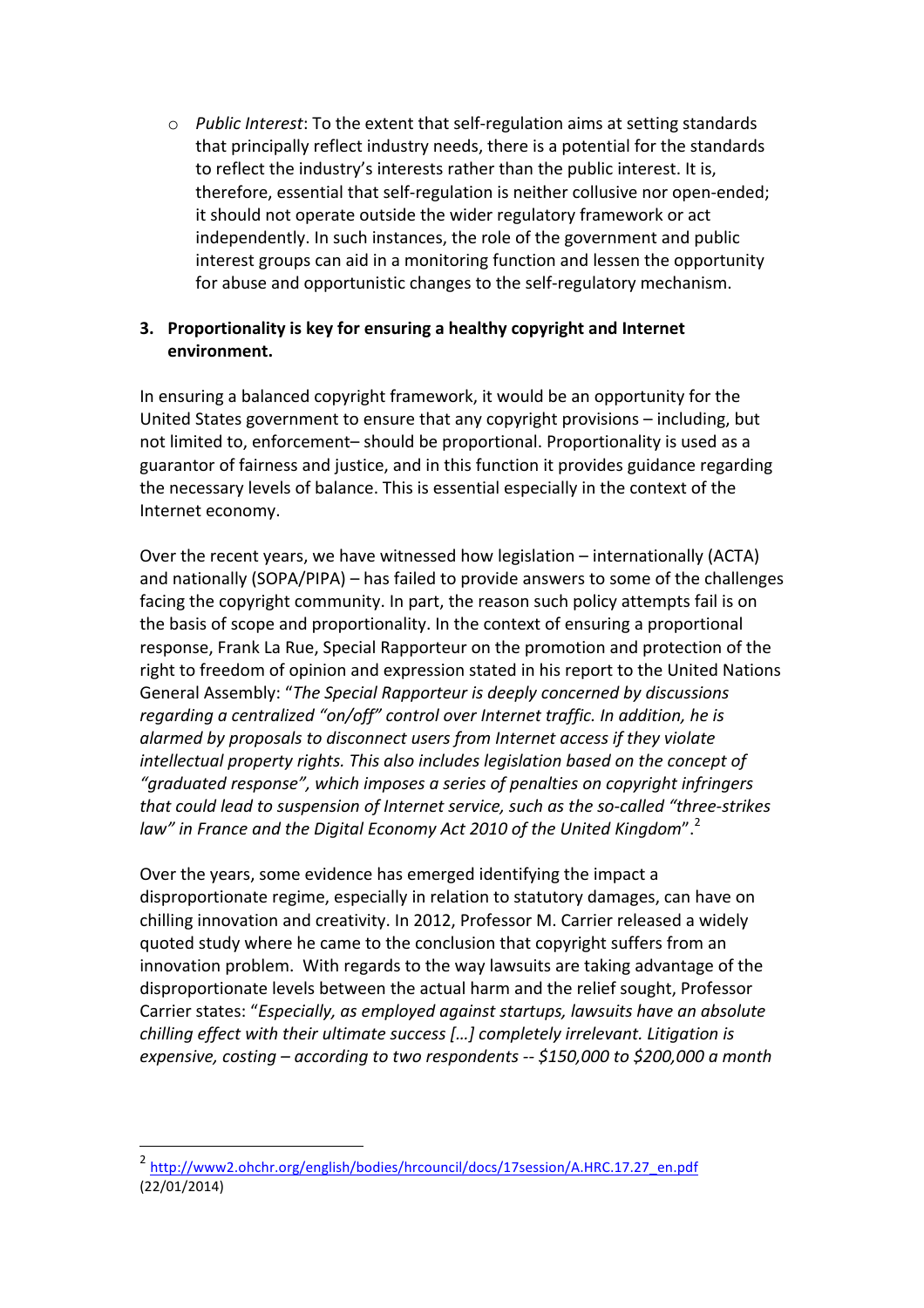*in* legal fees. It is demoralizing to employees, who have little interest in working for a company that gets branded as an infringer or as lawless rebels."<sup>3</sup>

In this environment, entrepreneurs and start-ups face a highly complex and disproportionate array of potential liability as a result of the existing statutory damages regime. Up to the point a court enters a final judgment, the current law grants a copyright owner the ability to receive both statutory and actual damages and profits. "The current version of the statute provides that copyright owners can *obtain an award of statutory damages for all infringements [...] with respect to any one* work [...] in a sum of not less than \$750 or more than \$30,000. The court may *increase the award to \$150,000 when a copyright owner demonstrates willful infringement. It can reduce the award to \$200 when the infringer shows it was not aware and had no reason to believe that its activity constituted infringement. With* widespread use and a loose definition of willfulness, statutory damages could quickly *reach into the billions of dollars*".<sup>4</sup> The effect of this disproportionality has been clearly demonstrated in the context of three following cases: one involving Viacom against YouTube<sup>5</sup>, the other the website mp3.com<sup>6</sup> and the last one the p2p service Limewire<sup>7</sup>.

All this becomes more significant when bearing in mind that intellectual property is an all-inclusive framework for creators, innovators and entrepreneurs at all levels; it traditionally reflects principles of fair use and fair dealing, associated with the respect for and the protection of human rights and fundamental principles; it, quintessentially, exists to provide incentives and promote progress. To this end, the notion of proportionality should underpin all discussions and policy decisions on copyright. For the Internet Society, creating and enforcing intellectual property laws that are proportional and compatible with the rule of law is key for moving forward and for addressing issues of infringement.

### **4.** Any copyright reform should pay regard to the need for innovation and creativity as supported by the Internet's open standards.

Innovation should become part of any future copyright deliberations. The United States government has an opportunity to commit towards establishing a more robust innovative culture supported by copyright. Innovation requires a copyright system that helps innovators nurture their ideas, turn them into tangible ones and, ultimately, generate economic value.

The Internet, a loosely organized international collaboration of autonomous,

<sup>&</sup>lt;sup>3</sup> Michael A. Carrier, *Copyright and Innovation: The Untold Story*, 2012 Wisconsin Law Review 891, at p. 41

<sup>&</sup>lt;sup>4</sup> *Id.*, at p. 44<br><sup>5</sup> Viacom International v. YouTube, Inc. No. 07 Civ. 2103<br><sup>6</sup> UMG Recordings, Inc. v. MP3.Com, Inc., 92 F. Supp. 2d 349, 350 (S.D.N.Y. 2000); UMG Recordings, *Inc.* v. MP3.Com, Inc. No.00 CIV 472 (JSR), 2000 WL 1262568.<br><sup>7</sup> Sarah Jacobsson Purewal, *RIAA Thinks LimeWire Owes \$75 Trillion in Damages*,

http://www.techhive.com/article/223431/riaa\_thinks\_limewire\_owes\_75\_trillion\_in\_damages.html (22/01/2014)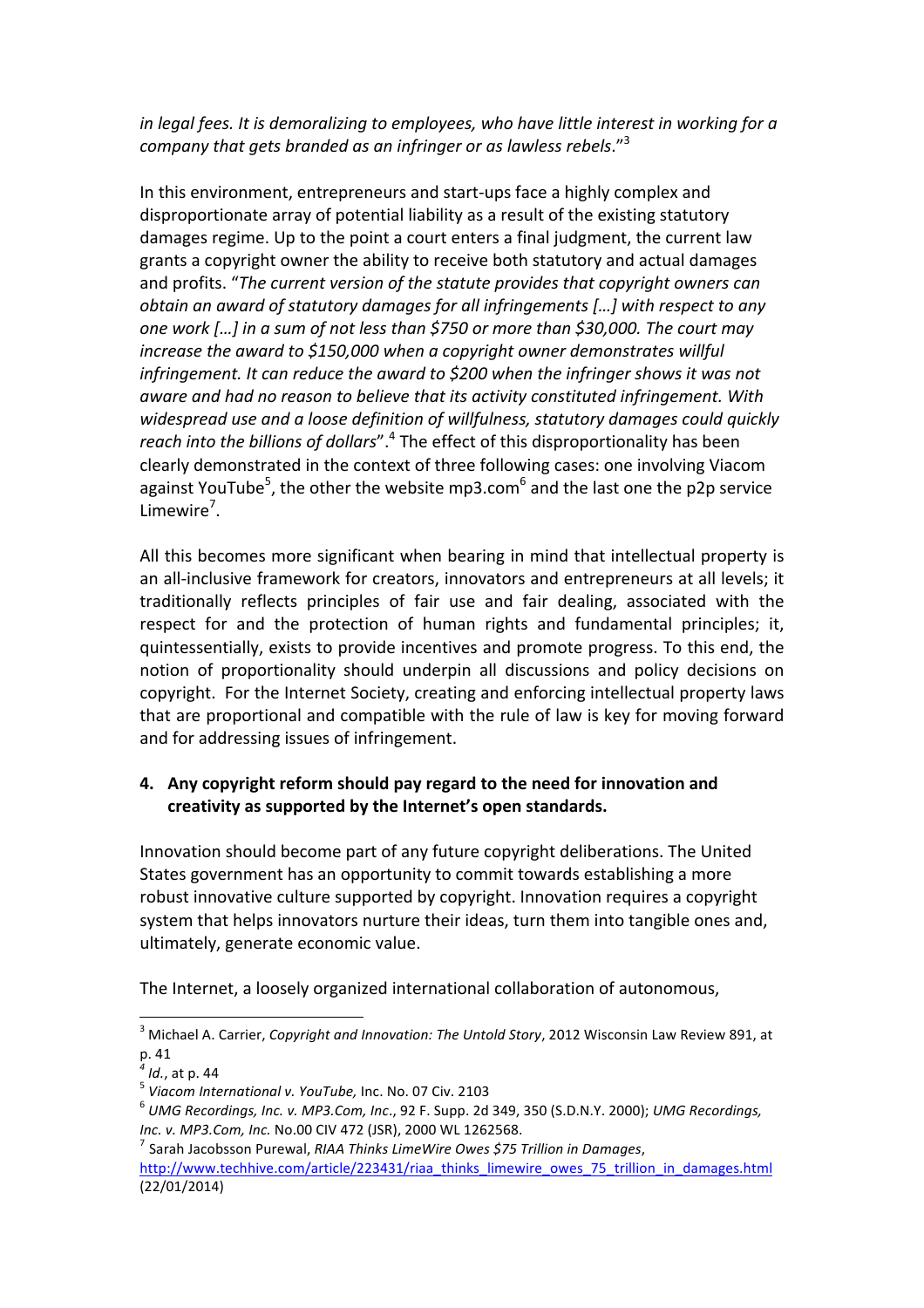interconnected networks supports host-to-host communication through voluntary adherence to open protocols and procedures defined by Internet Standards. This is reflected in the 2026 Request for Comments (RFC), which (alongside other RFCs) constitutes the main source for the standards community in describing methods, behaviors, research or innovations related to the operation of the Internet. The importance of standards in the Internet ecosystem is such that there are also many isolated interconnected networks, which are not connected to the global Internet, but use the Internet standards.

In this environment, the Internet Society believes that open standards, innovation and intellectual property can complement each other. We believe that copyright can take advantage of the Internet's openness, the same way users have taken advantage of it to create, remix and generally generate content. At the same time, we believe that sites should not abuse this openness, by employing automated copyright filters and tools that seek to filter and/or block copyrighted content or parts of it, which ultimately might stifle the creativity that is currently exemplified through remixing.

History is replete with examples of how innovation and creativity depend on the exchange and the borrowing of ideas. One of the most noteworthy examples is Henry Ford, who echoed the story of Marconi and the invention of the radio, stating at the time: "*I* invented nothing new. I simply assembled the discoveries of other men *behind* whom were centuries of work. Progress happens when all the factors that *make for it are ready and then it is inevitable"*.

On this basis, a strong case can be made that nowadays everything is a remix, especially because of the Internet. Writer, director and editor, Kirby Ferguson, eloquently explained this: "The Grey Album<sup>8</sup> is a remix. It is new media created from *old media.* It was made using these three techniques: copy, transform and combine. *It's* how you remix. You take existing songs, you chop them up, you transform the pieces, you combine them back together again, and you've got a new song, but that *new song is clearly comprised of old songs. [...] But I think these aren't just components of remixing. I think these are the basic elements of all creativity. I think everything is a remix, and I think this is a better way to conceive of creativity.* [...] *American copyright and patent laws run counter to this notion that we build on the* work of others. Instead, these laws and laws around the world use the rather awkward analogy of property. Now, creative works may indeed be kind of like property, but it's property that we're all building on, and creations can only take root and grow once that ground has been prepared".<sup>9</sup>

 

<sup>&</sup>lt;sup>8</sup> "The Grey Album is a mashup album by Danger Mouse, released in 2004. It uses an a cappella version of rapper Jay-Z's The Black Album and couples it with instrumentals created from a multitude of unauthorized samples from The Beatles' LP The Beatles, more commonly known as The White Album. The Grey Album gained notoriety due to the response by EMI in attempting to halt its distribution, despite the fact that Jay-Z, Paul McCartney and Ringo Starr expressed their approval of the project." – Wikipedia, http://en.wikipedia.org/wiki/The\_Grey\_Album (22/01/2014)<br><sup>9</sup> Kirby Ferguson: *Embracing the remix*, http://www.youtube.com/watch?v=zd-dqUuvLk4 (22/01/2014)